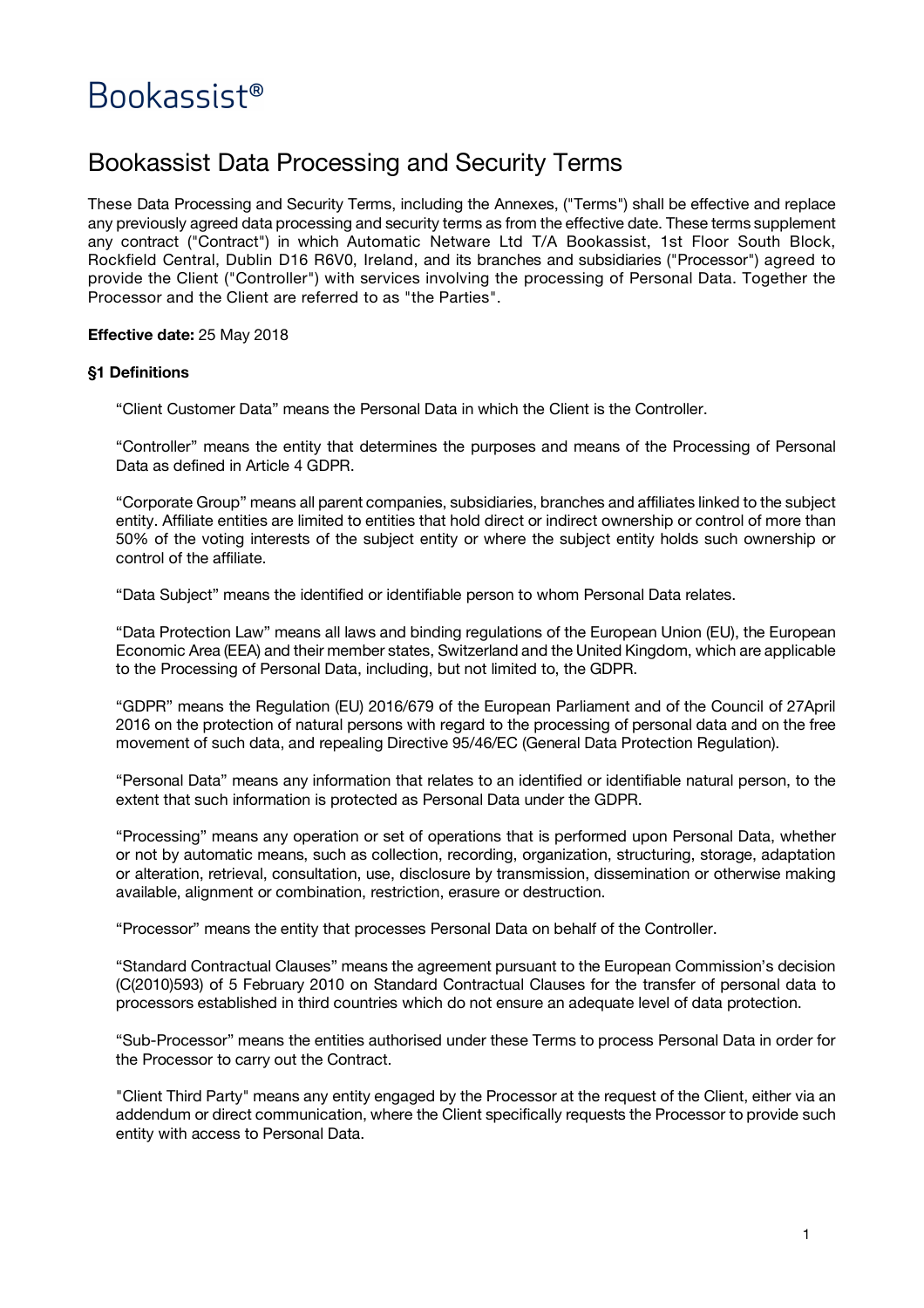#### **§2 Terms, Purpose and Scope**

- (1) The Terms set out herein are additional to and are duly incorporated into the Contract. Other terms, conditions, rights and obligations set forth in the Contract continue in full force and effect unless otherwise expressly varied herein. In case of any conflict with the Contract, these terms shall take precedence.
- (2) Any prior references within the Contract to data protection laws in force prior to 25 May 2018 shall hereinafter be construed as reference to the GDPR.
- (3) The purpose of these Terms is to detail the Parties' respective obligations with regards to Personal Data in compliance with the GDPR including, but not limited to, the use of and protection of Personal Data, associated with the processing of Personal Data by the Processor on behalf of the Client.
- (4) These Terms shall apply to any and all activities associated with the Contract, where the Processor's employees and or agents process Personal Data on behalf of the Client.
- (5) Whenever consent is required or a reference is made to written form or notification, electronic communication is sufficient.
- (6) The English version is the authoritative text of these Terms. For informational purposes only, these Terms may be provided in a language other than English.

#### **§3 Duration and Specifications of Processing**

- (1) The Processor shall process Personal Data in accordance with the specifications laid down in the Contract and for such a duration as specified in the Contract or, if unspecified, until the Contract comes to an end or is terminated. A breakdown of the Personal Data specifications (the type of Personal Data, the nature, purposes and subject matter of the data processing, the categories of data subjects and retention details) is provided in ANNEX 1.
- (2) Such instructions and specifications of processing may be altered, modified or added to by written instruction only.

#### **§4 Basis on which Processor can process Personal Data**

The Processor shall only process Personal Data on the basis of written instructions established with the Client, either via the Contract, Addendums, Supplemental Agreements, these Terms or via instructions to be established in the future, set forth in writing and agreed to by the Parties.

#### **§5 Confidentiality**

The Processor shall ensure that persons processing Personal Data are under a duty of confidentiality.

#### **§6 Security**

The Processor shall ensure that they have in place adequate controls, processes, and systems by which to ensure that the Personal Data is held securely at all times and ensure proper use, storage and maintenance of the Personal Data. A breakdown of such measures is provided in ANNEX 2. The Processor must inform the Client if there are any alterations to the measures laid down in ANNEX 2.

#### **§7 Sub-Processor access to the Personal Data**

(1) The Processor utilises Sub-processors to carry out processing on behalf of the Client. A list of the existing Sub-processors is set out in ANNEX 3. The Client hereby provides consent to the use of the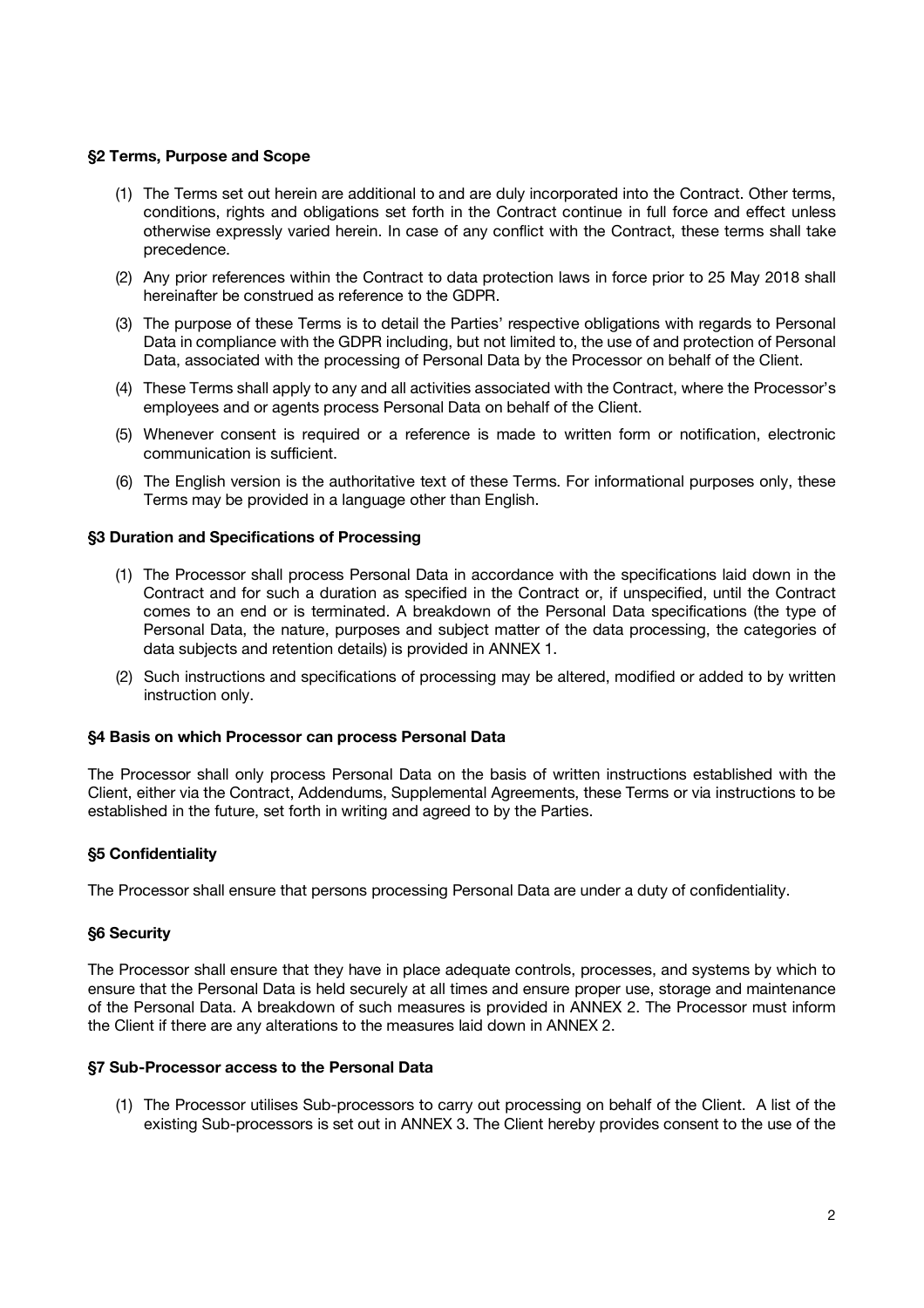Sub-processors listed in ANNEX 3. The Processor shall obtain the Client's consent to the replacement of any of these existing Sub-processors or the use of any new Sub-processors.

- (2) The Client shall be entitled to withhold consent only for material reasons related to the GDPR. Such consent will not be required if the transfer is necessary in accordance with the law; in such cases, the Processor shall inform the Client of that legal requirement before the transfer, unless that law prohibits such disclosure on important grounds of public interest.
- (3) The Processor shall impose the same data protection obligations set out herein on every Subprocessor with whom they disclose or transfer the Personal Data. The Processor must ensure that such Sub-processors have an appropriate level of data protection and information security.
- (4) Where Personal Data in the Processor's possession becomes subject to search and seizure, an attachment order, confiscation during bankruptcy or insolvency proceedings, or similar events or measures by third parties, the Processor shall notify the Client where it involves Client Customer Data.

#### **§8 Transfer of Personal Data outside of EEA**

- (1) For the purposes of performing the Contract, the Client authorises the Processor to transfer Personal Data outside of the EEA to anywhere where the Bookassist Corporate Group, its Sub-processors as listed in Annex 3, or Client Third Parties are located.
- (2) Bookassist shall ensure that any transfers occurring under §8(1) shall be either (i) to a country that has been formally recognised by the European Commission as providing an adequate level of data protection safeguards or (ii) the transfer is otherwise safeguarded by mechanisms, such as Standard Contractual Clauses or the EU-US Privacy Shield.
- (3) For situations not covered by §8(1), Bookassist shall seek the consent of the Client before transferring Personal Data outside of the EEA. No consent will be required if the transfer is necessary in accordance with the law; in such cases, the Processor shall inform the controller of that legal requirement before the transfer, unless that law prohibits such disclosure on important grounds of public interest.

#### **§9 Retention**

The Processor shall delete the Client Customer Data in accordance with the retention periods set out in Annex 1. The Processor shall delete all existing copies of such Personal Data unless EU or national law requires storage of the Personal Data.

#### **§10 Assistance with GDPR obligations and Compliance**

- (1) The Processor shall support the Client insofar as is possible, in fulfilling data subjects' requests and claims, as detailed in chapter III of the GDPR and in fulfilling the obligations enumerated in Article 33 to 36 GDPR.
- (2) The Processor confirms that they shall immediately inform the Client if, in the Processor's opinion, an instruction from the Client infringes data protection law.
- (3) The Processor confirms that they shall immediately inform the Client of any suspected infringement of data protection law or of any other irregularities arising from activities carried out by the Client or any Client Third Party.
- (4) Upon request from the Client, the Processor will make information available that is necessary to demonstrate compliance with the obligations laid down in the GDPR. In this regard, the Processor shall allow for and contribute to audits, including inspections, conducted by the Client and or another auditor appointed by the Client at the Client's cost and expense. Such audits and inspections will be conducted during regular business hours, and without interfering with the Processor's operations and upon one month prior notice. The Processor's time and effort for such inspections shall be limited to one day per calendar year, unless agreed upon otherwise.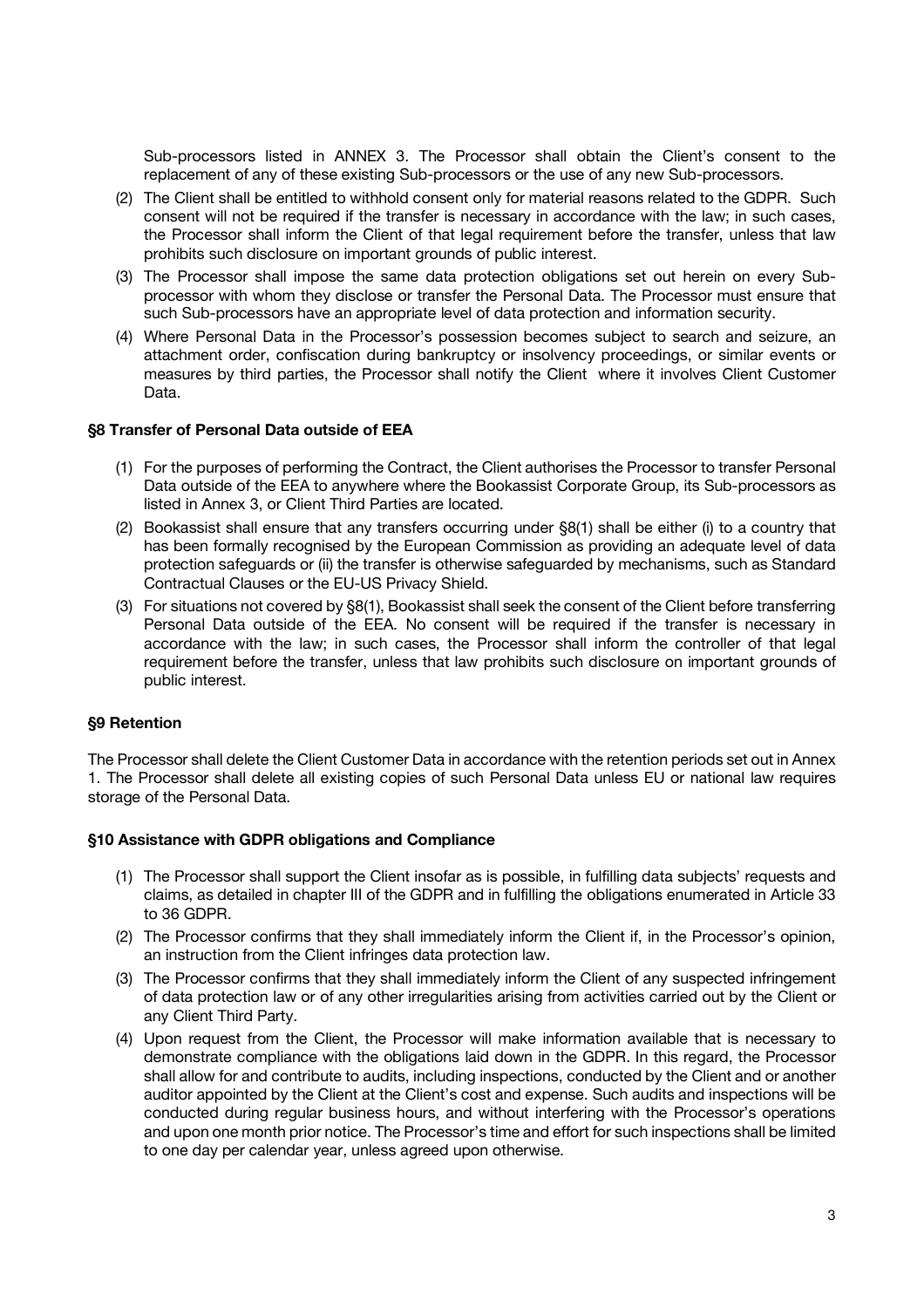- (5) The Client shall notify the Processor without undue delay of any defect or irregularity found with the Processor's work regarding compliance with data protection law.
- (6) The Processor shall immediately investigate and rectify any data breach, non-compliance with data protection law or other irregularity of which the Processor was notified or was aware of.
- (7) The Processor reserves the right to immediately stop data processing and cease transferring the Personal Data at any time and without penalty should the Processor become aware of any data protection issues which could impact on the business and or reputation of the Processor.

#### **§11 Enquiries by data subjects**

Where a data subject requests the Processor to rectify, erase or access their Personal Data, and where the Processor is able to correlate the data subject to the Client, based on the information provided by the data subject, the Processor shall forward the data subject's request to the Client without undue delay. It shall be the obligation of the Client to respond to the data subject. The Processor shall support the Client, where possible, with the data subject's request. The Processor shall not be liable in cases where the Client fails to respond to the data subject's request in total, correctly, or in a timely manner.

#### **§12 Control and Client Responsibilities**

- (1) The Client acknowledges and agrees that it shall at all times be the Controller and remain in control of all Personal Data.
- (2) As the Controller, the Client shall be responsible for compliance with data protection law, including, but not limited to, the lawfulness of contracting the Processor to process Personal Data on behalf of the Client and the lawfulness of requesting the Processor to use a Client Third Party.
- (3) It is the Client's responsibility to determine whether a data processing agreement or similar is required with any Client Third Party in accordance with Article 28 GDPR. The Client acknowledges that any Client Third Party is not a Sub-Processor of the Processor.

#### **§13 General**

- (1) The Client and the Processor shall be liable to the data subject in accordance with Article 82 GDPR and be subject to such indemnities as set out in Article 82 GDPR.
- (2) If any dispute arises in relation to the subject matter of these Terms, in particular the attribution of liability arising out of §13(1)**,** such dispute shall be resolved in accordance with the dispute resolution clauses within the Contract.
- (3) If any provision of these Terms should be or become invalid, the validity of the remaining provisions shall not in any way be affected or impaired. Invalid provisions shall be replaced by valid provisions formulated in such a way that the intended purpose will largely be achieved.
- (4) Any costs arising out of these Terms that cause an unreasonable burden on the Processor shall be notified to the Client and an agreement shall be made as to any reimbursement owed to the Processor.
- (5) If the Processor makes any changes to these Terms, the Client shall be notified and will be given an opportunity to object.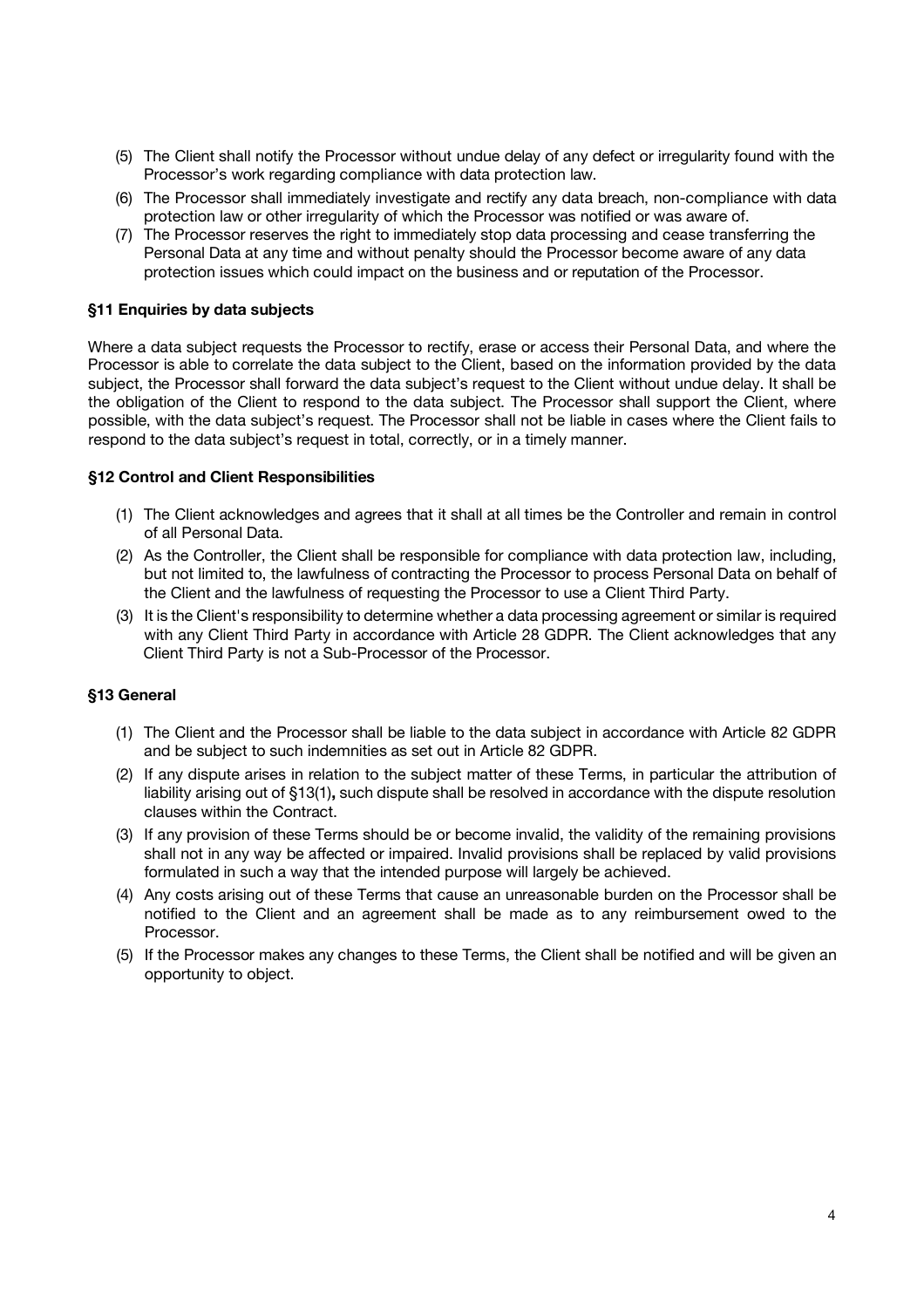### ANNEX 1 Data Specifications

| <b>Type of Data</b>                                            | Nature, Purpose and subject matter<br>of data processing                                                                                                                                                                                                                                                                                                                                                                                                                      | <b>Categories of Data</b><br><b>Subjects</b>                                                                                                                                                  | <b>Retention</b>                                                                                                 |
|----------------------------------------------------------------|-------------------------------------------------------------------------------------------------------------------------------------------------------------------------------------------------------------------------------------------------------------------------------------------------------------------------------------------------------------------------------------------------------------------------------------------------------------------------------|-----------------------------------------------------------------------------------------------------------------------------------------------------------------------------------------------|------------------------------------------------------------------------------------------------------------------|
| Client<br>Customer's<br>reservation<br>details                 | This data processing is for<br>Bookassist's booking engine, to fulfil<br>the reservation process as requested<br>by the Client.<br>Customer's Personal Data obtained<br>during the reservation process<br>includes customer's name and contact<br>details, credit card details, reservation<br>details including booking reference.                                                                                                                                           | <b>Client Customer</b><br>Personal Data.<br>It's possible that<br>sensitive data may be<br>specified by the<br>customer during<br>reservation completion<br>in the "Special<br>Requests" box. | Personal data is anonymised<br>12 months after departure<br>date.                                                |
|                                                                |                                                                                                                                                                                                                                                                                                                                                                                                                                                                               |                                                                                                                                                                                               | Credit card data is deleted no<br>later than 1 month after<br>reservation departure date.                        |
|                                                                |                                                                                                                                                                                                                                                                                                                                                                                                                                                                               |                                                                                                                                                                                               | The booking reference is<br>retained indefinitely for<br>statistical purposes.                                   |
| Client<br>Customer's<br>voucher<br>purchase<br>details         | This data processing is for<br>Bookassist's Voucher Purchase facility<br>as requested by the Client.                                                                                                                                                                                                                                                                                                                                                                          | <b>Client Customer</b><br>Personal Data.                                                                                                                                                      | Personal data is anonymised<br>12 months after voucher<br>expiry date.                                           |
|                                                                | Voucher Purchase details contain the<br>purchaser's name and contact details<br>and credit card details, voucher<br>recipient's name and may contain the<br>recipient's contact details.                                                                                                                                                                                                                                                                                      | It's possible but<br>unlikely that sensitive<br>data may be specified<br>by the purchaser in the<br>"Message" box.                                                                            |                                                                                                                  |
| User login data                                                | This data processing is for<br>management of logins to Bookassist's<br>Extranets - the Bookassist Hotel<br>Administration and the Bookassist<br>Content Management System (CMS).                                                                                                                                                                                                                                                                                              | Client Employee (or<br>other person<br>authorised by Client)<br>Personal Data.                                                                                                                | User login data is retained for<br>14 months after expiry date.                                                  |
|                                                                | Includes name, username, password,<br>email address, phone, log records of<br>all accesses and activities.                                                                                                                                                                                                                                                                                                                                                                    |                                                                                                                                                                                               |                                                                                                                  |
| Client<br>Customer data<br>obtained via<br>Client's<br>website | This data processing is for the<br>provision and hosting of webpages,<br>forms or pop-ups, such as Newsletter<br>subscription or any other webpage<br>that provides for the website visitor to<br>enter their contact details, on the<br>Client's web-site - this is only relevant<br>for Clients using Bookassist's Web<br>Design service to host and maintain<br>their website.<br>Includes name and email address,<br>may include other fields requested by<br>the Client. | <b>Client Customer</b><br>Personal Data.                                                                                                                                                      | Data obtained via this<br>form/page is sent to the Client<br>via email. The data is not<br>stored in Bookassist. |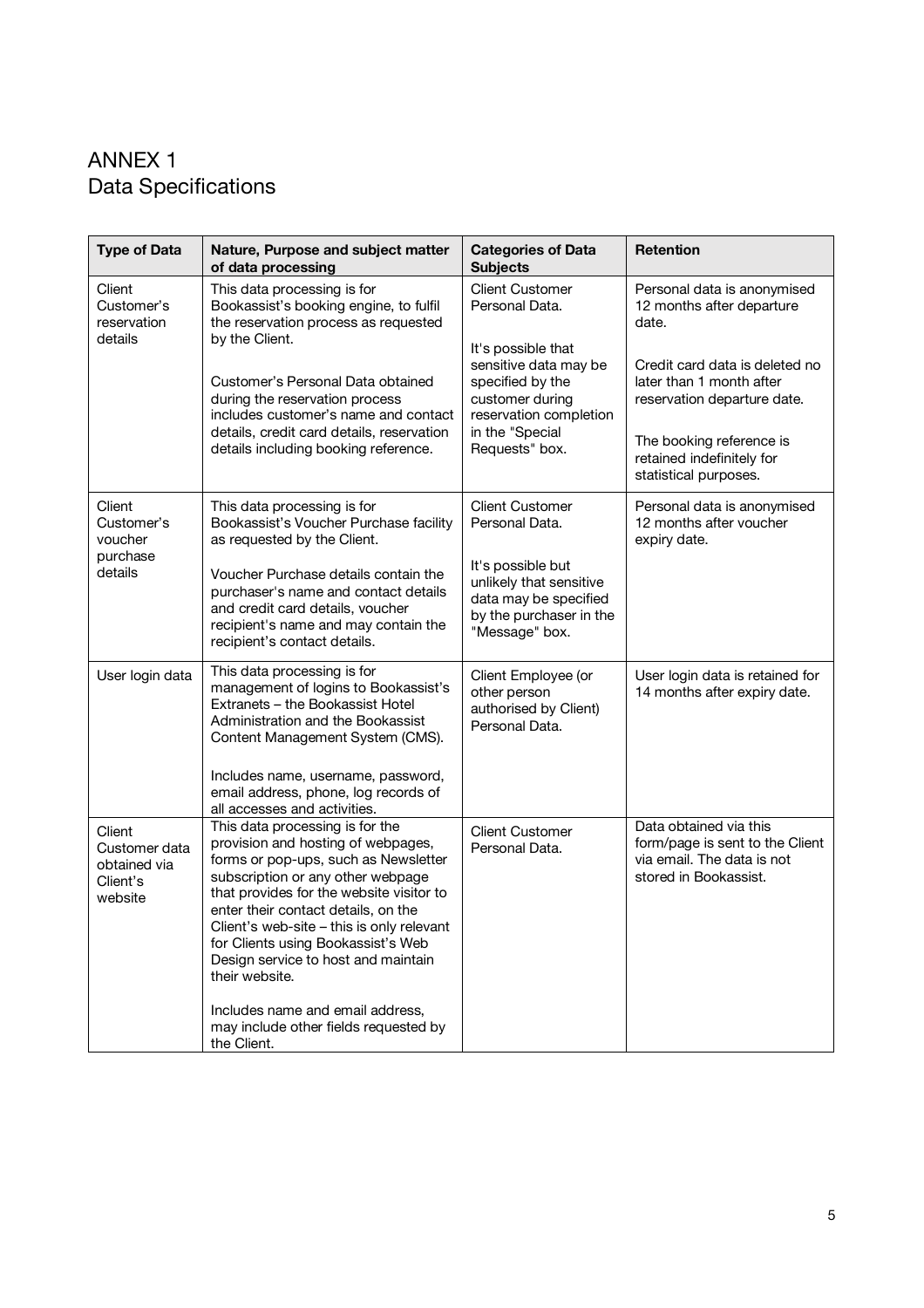### ANNEX 2 Security Measures

#### **1. Data centre location**

Personal data is stored and processed at Bookassist servers in trusted data centres located in Dublin and London under our hosting partners control AWS (Amazon Web services) and Rackspace ("Hosting Partners"):

#### **AWS**

https://aws.amazon.com/compliance/programs/ https://aws.amazon.com/compliance/data-center/controls/

#### **Rackspace**

https://www.rackspace.com/compliance

#### **2. Physical data centre security**

Our Hosting Partners are qualified with high security standards like ISO/IEC 27001 and PCI DSS, providing the required data centre access procedures to avoid any unauthorised physical access to Bookassist servers.

#### **3. Network Security**

The network is segmented in different layers of security, keeping the private network and internal network only accessible to Bookassist and our Hosting Partners personnel.

Firewalls monitor and keep control of any access to Bookassist network based on the defined security rules.

IDS (Intrusion Detection System) monitors and prevents any suspicious and unauthorised network traffic.

#### **4. Data Transmission Security**

Bookassist uses strong cryptography protocols such as TLS/HTTP for Personal Data transmission across open public networks, keeping the communications secure.

#### **5. Remote and application access**

Remote access to Bookassist servers and applications are under strong access control measures preventing any unauthorised access to Personal Data.

#### **6. Server OS security**

Bookassist has strong procedures implemented for monitoring, scanning and patching the servers in order to keep the servers updated.

Bookassist actively monitors the server and logs metrics to guarantee security and the correct performance of the servers and applications.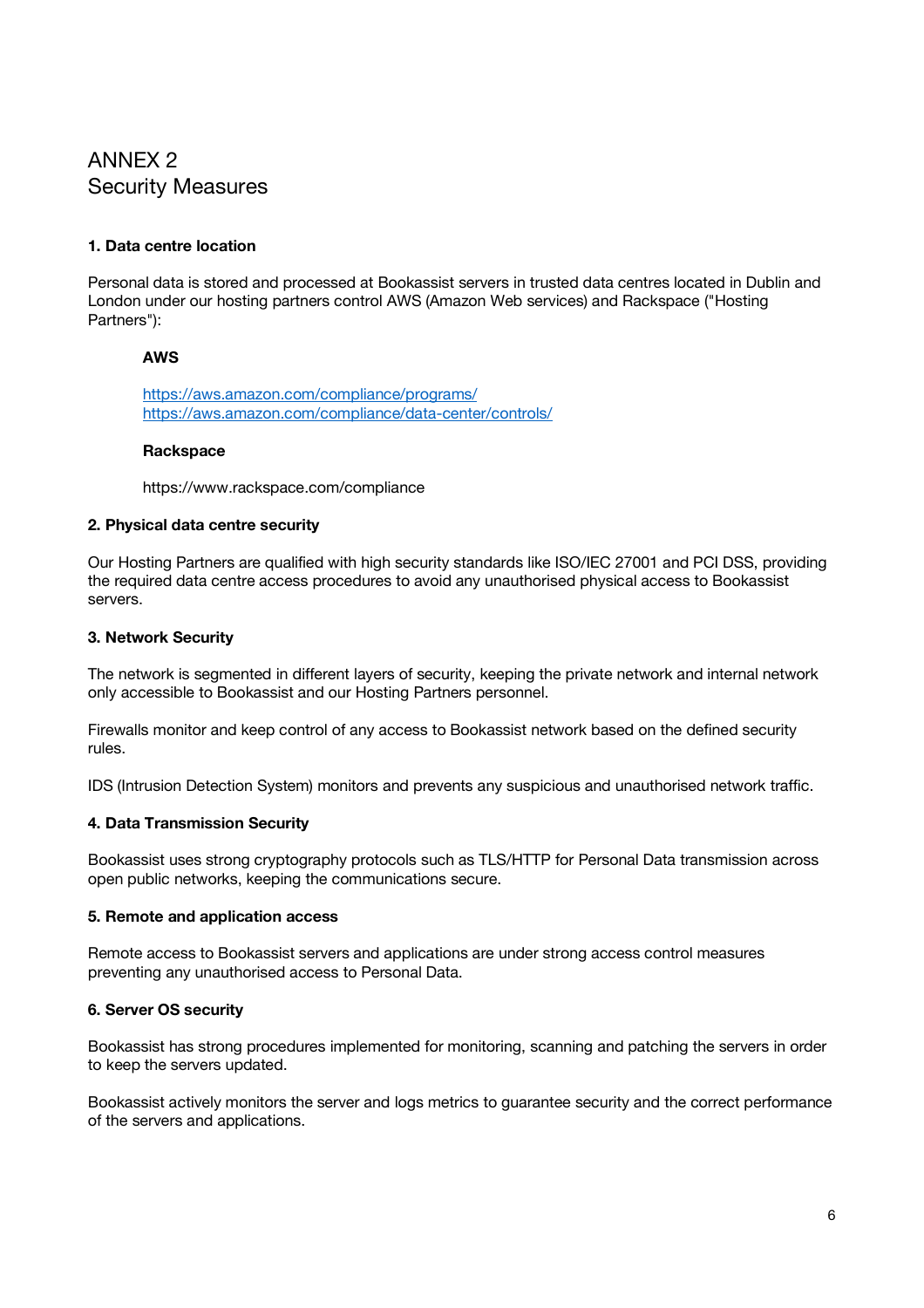#### **7. Data storage and backups**

Personal Data is stored under database servers located on segregated networks under strong control access.

Bookassist has backup policies that ensure a data recovery in case of failure or disaster. As such, Bookassist retains copies in different secured locations provided by our Hosting Partners.

#### **8. Credit card information**

Bookassist follows the PCI DSS standard.